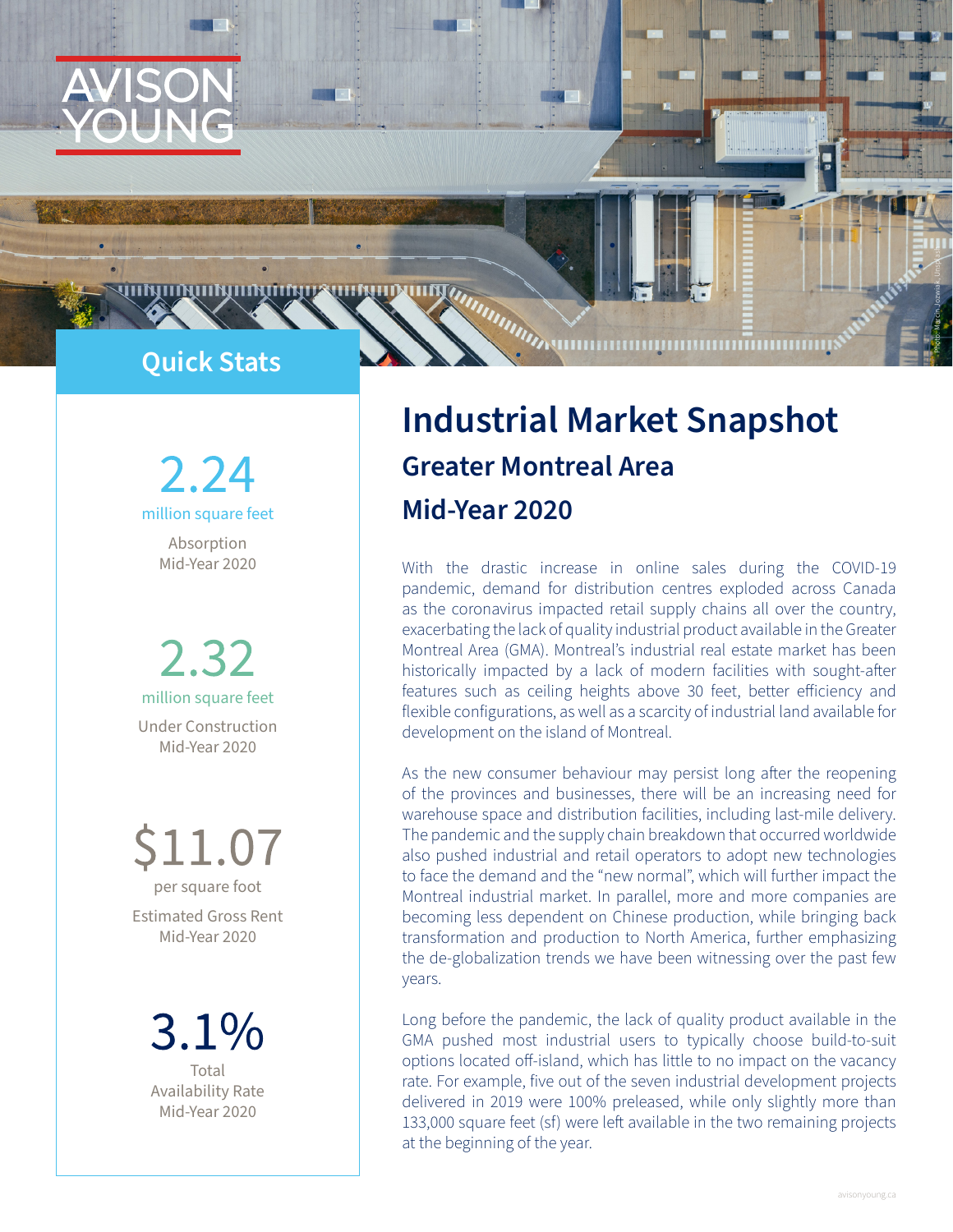### **Occupancy Costs**



| Quarter | Estimated<br><b>Asking Rate</b> | <b>Estimated</b><br><b>Additional</b><br>Rent | <b>Estimated</b><br><b>Gross Rent</b> |
|---------|---------------------------------|-----------------------------------------------|---------------------------------------|
| Q2 2020 | \$7.37 psf                      | \$3.70 psf                                    | \$11.07 psf                           |
| Q1 2020 | \$7.20 psf                      | \$3.79 psf                                    | \$10.99 psf                           |
| Q4 2019 | \$6.98 psf                      | \$3.69 psf                                    | \$10.67 psf                           |
| Q3 2019 | \$6.75 psf                      | $$3.64$ psf                                   | \$10.39 psf                           |
| Q2 2019 | \$6.46 psf                      | \$3.55 psf                                    | \$10.01 psf                           |
| Q1 2019 | \$6.44 psf                      | \$3.51 psf                                    | \$9.95 psf                            |
| Q4 2018 | \$6.40 psf                      | \$3.58 psf                                    | \$9.98 psf                            |
| Q3 2018 | \$6.19 psf                      | \$3.44 psf                                    | \$9.63 psf                            |
| 02 2018 | $$6.17$ psf                     | $$3.42$ psf                                   | \$9.59 psf                            |
| Q1 2018 | \$6.04 psf                      | \$3.34 psf                                    | \$9.38 psf                            |
| Q4 2017 | \$6.00 psf                      | \$3.28 psf                                    | \$9.28 psf                            |
| Q3 2017 | \$5.86 psf                      | \$3.25 psf                                    | \$9.11 psf                            |
| Q2 2017 | \$5.89 psf                      | \$3.21 psf                                    | \$9.10 psf                            |
| Q1 2017 | \$5.82 psf                      | $$3.11$ psf                                   | \$8.93 psf                            |
| Q4 2016 | \$5.67 psf                      | $$3.13$ psf                                   | \$8.80 psf                            |
| Q3 2016 | \$5.73 psf                      | $$3.13$ psf                                   | \$8.86 psf                            |
| Q2 2016 | \$5.74 psf                      | $$3.23$ psf                                   | \$8.97 psf                            |
| Q1 2016 | \$5.71 psf                      | \$3.22 psf                                    | \$8.93 psf                            |
| Q4 2015 | \$5.80 psf                      | \$3.25 psf                                    | \$9.05 psf                            |
| Q3 2015 | \$5.79 psf                      | $$3.23$ psf                                   | \$9.02 psf                            |

At the end of the second quarter of 2020, a little over 2,3 million square feet (msf) of industrial space (2,318,855 sf) were under construction in the GMA, only 29,374 sf of which were available for lease at the end of June, which represents an availability rate of only 1.3% for the new supply.

The Montreal industrial market recorded a positive absorption of 490, 859 sf over the second quarter of 2020, which brings the total industrial absorption to 2,240,057 sf since the beginning of the year. The most significant activity occurred in the submarket of Laval during the second quarter, where the total availability rate dropped to 1.6% as 301,399 sf were leased, nearly 80% of which are attributable to Amazon.

In May of 2020, Amazon signed a 7-year lease for 240,000 sf of warehouse space at 5555 Ernest-Cormier Street in *Parc Industriel Autoroute 25* in Laval. The property will become Amazon's second distribution centre in Quebec, and will see significant investments in order to increase expedition capacity.

Amazon has been very active in the Montreal market over the past few years, after launching the construction of a 155,000-sf data centre for Amazon Web Services in Varennes, on the South Shore of Montreal.

Additionnally, in November of 2019, the company announced a \$38 million investment for the transformation of a 180,000-sf industrial facility located at 3000 Louis-A.-Amos Street in Lachine, which will become its first distribution centre in Quebec. Work is currently underway, and the facility should be functional by the Holiday season, generating some 300 jobs. Attracted to Quebec for its clean resources, Amazon plans on investing up to \$1 billion in Quebec over the next 10 years, mainly for its cloud plaftorm Amazon Web Services.

Occupancy costs for industrial real estate properties in and around Montreal significantly increased over the past few years, mostly fueled by the lack of product available. Average net asking rents for industrial properties in the GMA reached \$7.37 per square foot (psf) at mid-year 2020 from \$6.46 only 12 months prior. Additional rents averaged \$3.70 psf at the end of June 2020, up from \$3.55 psf one year before, which brought the average gross rental rate to \$11.07 psf from \$10.01 psf at mid-2019.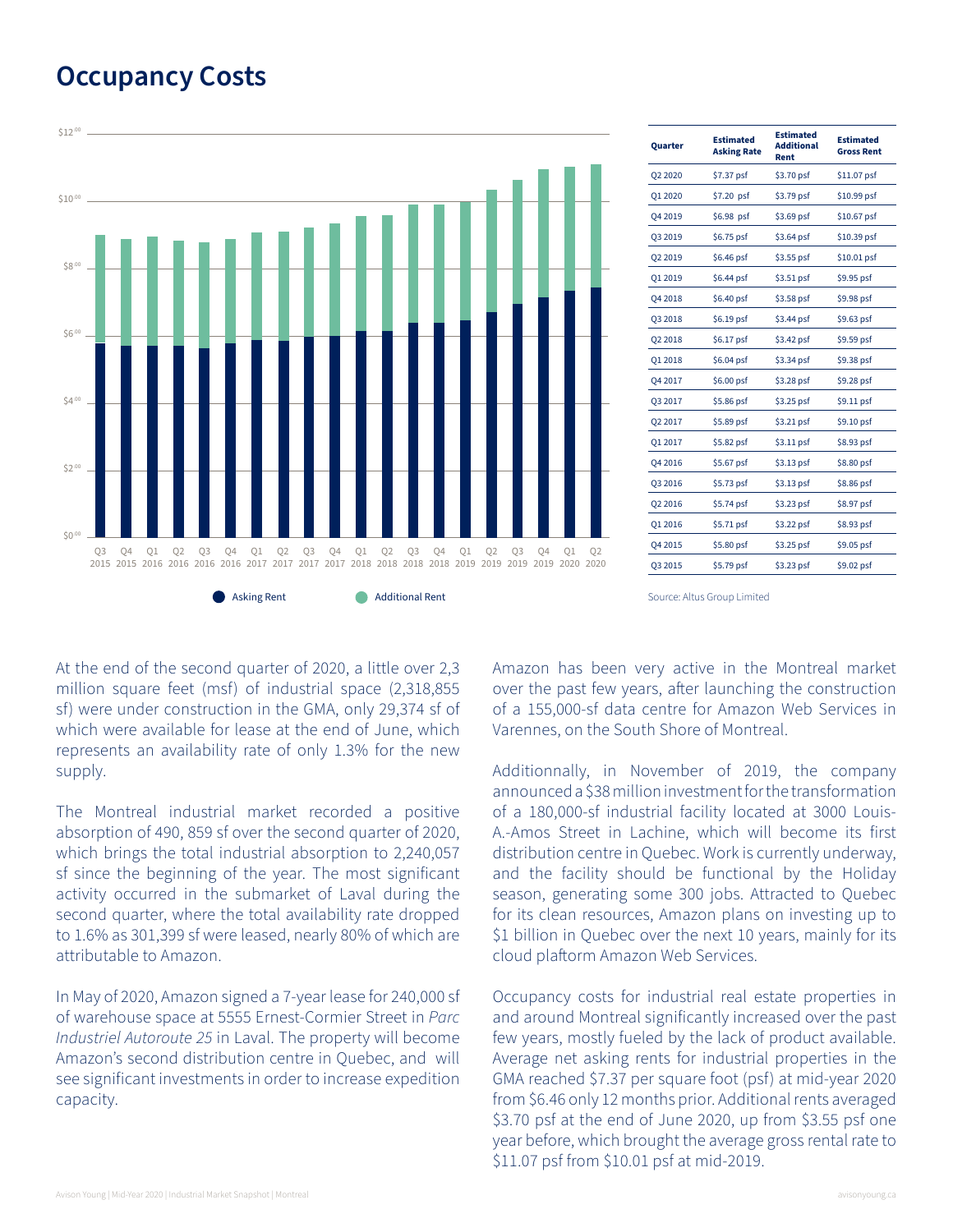## **Sales**



Overall the industrial sector showed more resilience to the pandemic than expected, as total industrial investment volumes reached \$163,401,678 for the second quarter, (an average price of \$155.71 psf), bringing the mid-year total to \$392 million at the end of the month of June.

COVID-19 seriously impacted all investment markets in Quebec, but it seems like industrial sales remained somewhat active during the first half of 2020, as 36 transactions above \$1 million were recorded in the first quarter and 26 were recorded in the second quarter, when the pandemic and the confinement hit the economy the hardest.

We are expecting investment volumes to pick up in the third quarter, backed by the increasing demand for quality industrial properties and the strong appetite for quality assets from Canadian investors.

The growing industrial demand from investors is partly fueled by the continued increase in the average rental rates across most markets in Canada, which is due to the historically scarce availability of industrial space and the sustained demand.

This indirectly applies downward pressure on capitalization rates as investors anticipate growth rate of average rental rates to be appreciably higher than that of inflation in the months and years to come.

As such, overall capitalization rates for multi-tenant industrial properties reached 5.2% at the end of the second quarter of 2020 (which represents \$123.98 psf), down from 5.7% one year prior, and capitalization rates for single-tenant properties dropped from 5.4% to 5.0% (\$135.62 psf) year-over-year.